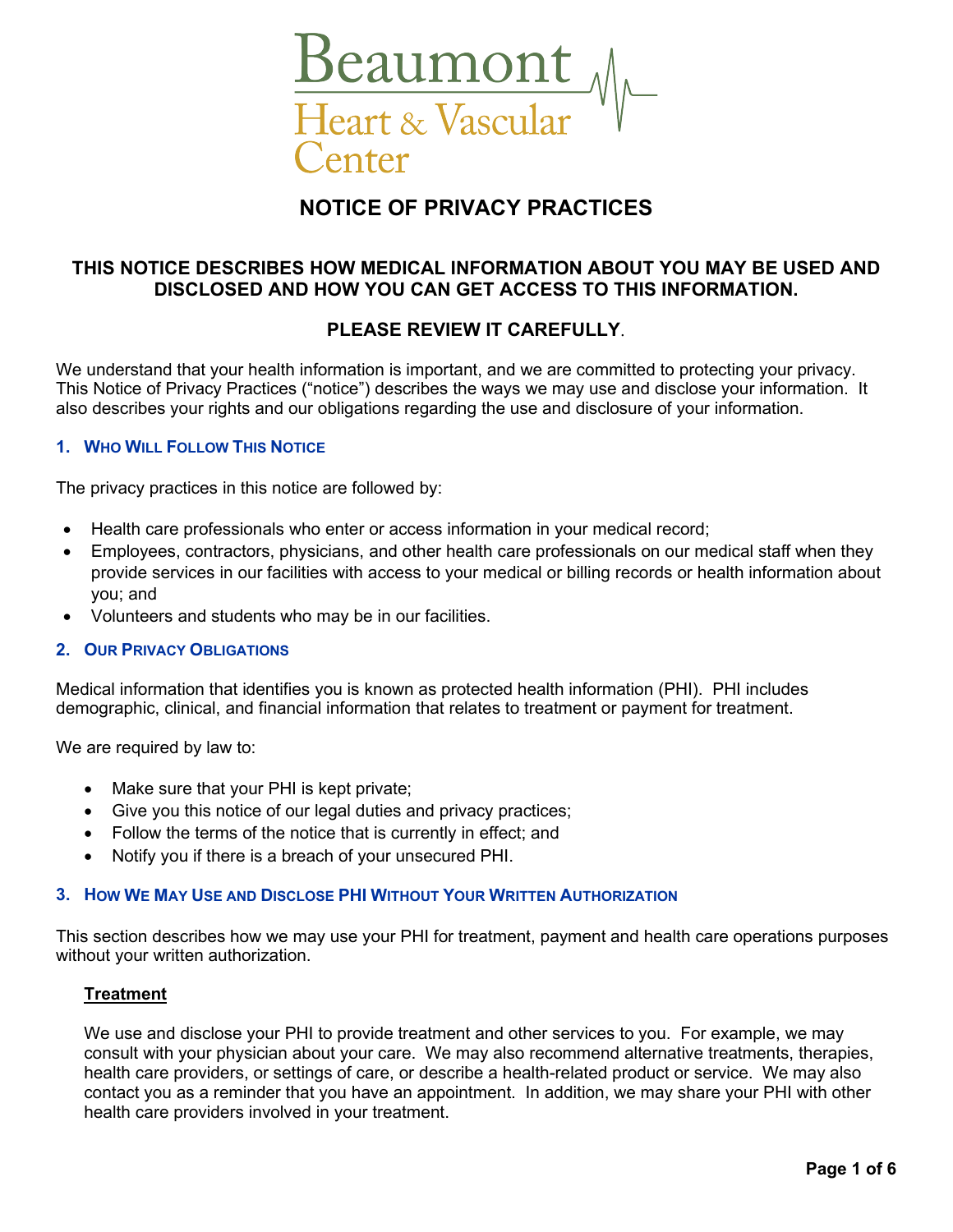

# **Payment**

We may use or disclose your PHI to obtain payment for our services. For example, we may disclose your PHI to Medicare, Medicaid, your health insurer, HMO, or other company or program that arranges or pays the cost of your health care. We may also share PHI with your other health care providers if they need this information to receive payment for services they provide to you.

# **Health Care Operations**

We may use or disclose your PHI for our health care operations, which include internal administration and planning and activities that improve the quality and cost effectiveness of care. For example, we may use your PHI to evaluate the quality and competence of our staff and other health care professionals.

# **Disclosure to Relatives, Close Friends and Other Caregivers**

We may use or disclose your PHI to a family member, other relative, close friend or other person identified by you if: 1) we obtain your agreement; 2) provide you with the opportunity to object and you do not object; or 3) we reasonably infer that you do not object to the disclosure.

If you are not present or are unable to agree (for example, if we receive a telephone call from a family member or other caregiver), we may exercise our professional judgment to determine whether a disclosure is in your best interests. If we disclose information under these circumstances, we disclose only information that is directly relevant to the person's involvement with your care.

### **Health Information Exchanges**

A health information exchange (HIE) allows doctors, nurses, pharmacists, other health care providers and patients to access and share medical information electronically to improve the speed, quality, safety and cost of patient care. We may participate in a health information exchange through which we may disclose your health information, as permitted by law, to other health care providers or external entities for treatment, payment, or health care operations purposes.

# **Research**

As part of our efforts to improve treatments, we conduct and participate in clinical trials and research activities. We may use and disclose your PHI for research purposes without your authorization if an institutional review board (IRB) or privacy board has waived the authorization requirement. Under certain circumstances, your PHI may also be disclosed without your authorization to researchers preparing to conduct a research project, for research on decedents, or as part of a data set that omits your name and other information that can directly identify you.

# **As Required by Law**

We will disclose your PHI if we are required to do so by federal, state, or local law.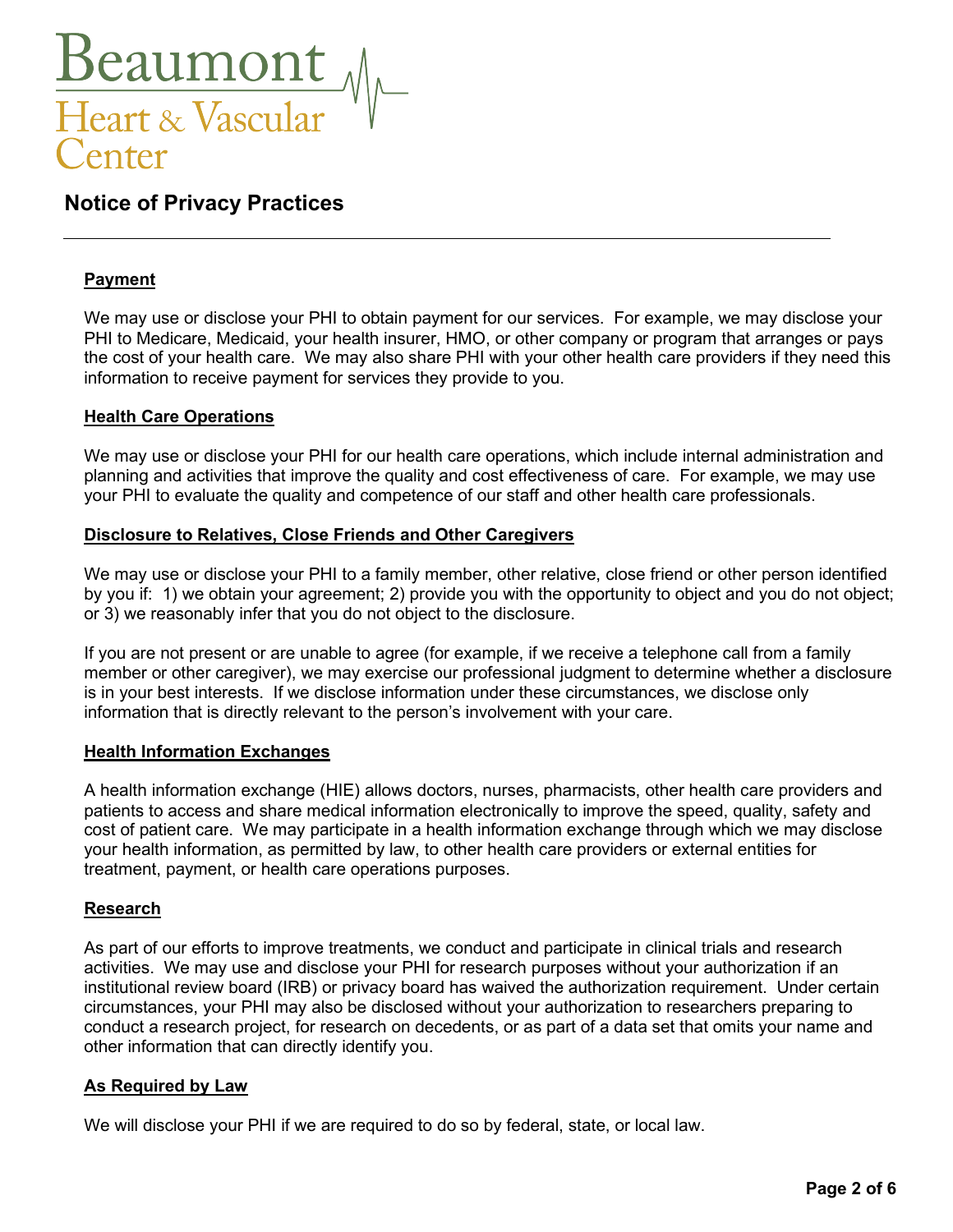

# **Public Health Activities**

We may disclose your PHI to public health authorities to prevent or control disease, injury or disability. We may also alert a person who may have been exposed to a communicable disease or may be at risk of contracting or spreading a disease or condition.

We may also disclose your PHI to government agencies to report child abuse and neglect, or if we if we reasonably believe that you are a victim of abuse, neglect or domestic violence.

In addition, we may report information about medical devices and medications to the manufacturer and the U.S. Food and Drug Administration.

### **Threat to Health and Safety**

We may use and disclose your PHI when necessary to prevent a serious threat to your health and safety, or the health and safety of the public or another person. For example, we may give your PHI to an entity assisting in a disaster relief effort.

### **Health Oversight Activities**

We may disclose your PHI to an agency that oversees the health care system and is responsible for ensuring compliance with the rules of government health programs such as Medicare or Medicaid.

### **Workers' Compensation**

We may disclose your PHI to comply with laws relating to workers' compensation or other similar programs that provide benefits for work-related injuries or illness.

### **Lawsuits, Disputes, and Administrative Proceedings**

We may disclose your PHI in response to a court or administrative order, subpoena, warrant, discovery request or other lawful due process.

### **Law Enforcement Officials**

We may disclose your PHI to the police or other law enforcement officials as required by law or to comply with a court order.

### **Military Officials**

If you are a member of the United States or foreign armed forces, we may disclose your PHI as required by law.

# **Correctional Institution**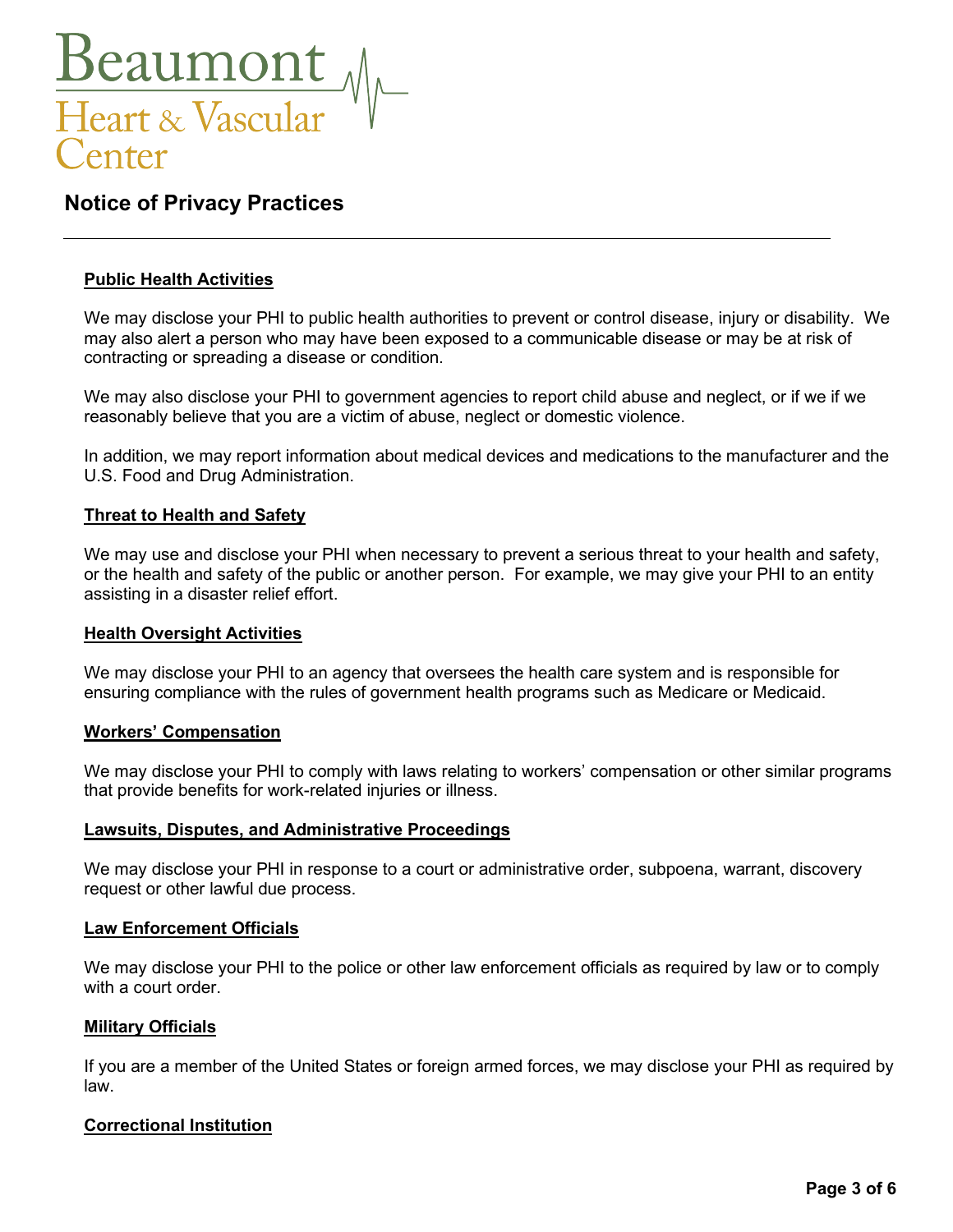

If you are an inmate of a correctional institution or under the custody of a law enforcement official, we may disclose PHI to the institution or officials as permitted by law so that the institution may provide you with health care, protect your health and safety, and protect the health and safety of others.

# **Organ and Tissue Donation**

We may disclose your PHI to organizations that facilitate organ, eye or tissue procurement, banking or transplantation.

# **Coroners, Medical Examiners and Funeral Directors**

We may release PHI to a coroner or medical examiner to identify a deceased person or to determine the cause of death. We may also release PHI to funeral directors as necessary to carry out their duties.

### **4. USES AND DISCLOSURES OF YOUR PHI THAT REQUIRE YOUR WRITTEN AUTHORIZATION**

This Section describes how we may use your PHI only if we have your written authorization. If you give us authorization, you may revoke it, in writing, at any time. However, your revocation will not affect any actions that we took in reliance on your authorization before it was revoked.

### **Marketing and Sale of PHI**

We must obtain your written authorization before we can use your PHI for marketing, as that term is defined by HIPAA. Similarly, we may not sell your PHI without your permission.

For example, we will not accept any payments from other organizations or individuals in exchange for communicating with you about treatments, therapies, health care providers, settings of care, case management, care coordination, products or services unless you have given us your written authorization to do so or the communication is permitted by law.

However, we may provide refill reminders or inform you about a medicine that is currently prescribed to you under certain circumstances. We may also market to you when we see you in-person.

### **Psychotherapy Notes**

Except in limited circumstances, we will not use or disclose any psychotherapy notes about you without your written authorization.

### **Highly Confidential Information**

Federal and applicable state law may require special privacy protections for certain health information about you, for example, information relating to HIV testing, mental/behavioral health, and genetic information. If required by law, we will obtain your authorization before disclosing this information.

# **5. YOUR INDIVIDUAL RIGHTS**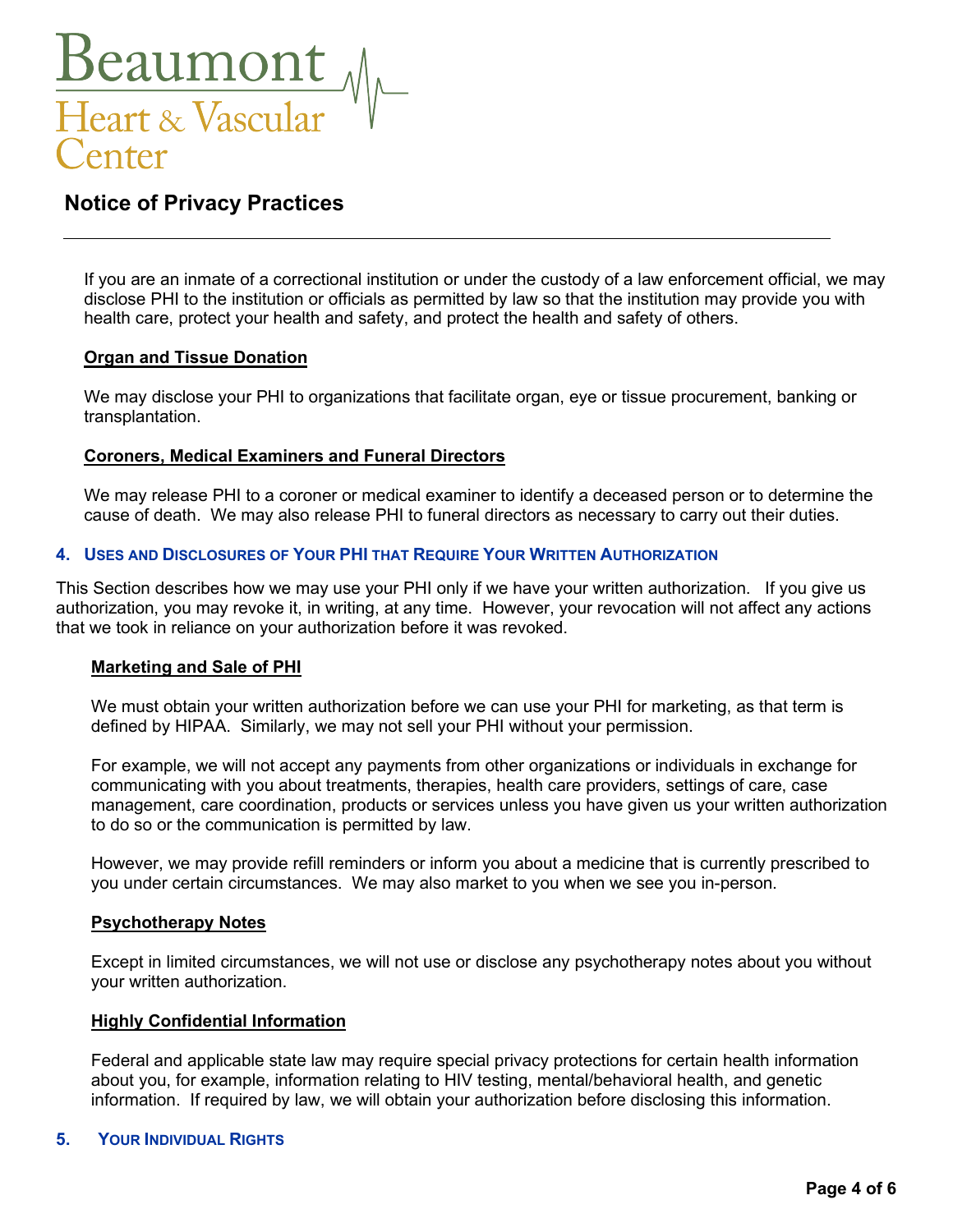

# **How to Exercise Your Rights**

You may exercise your rights by making a request in writing to the facility manager where you receive treatment or to the Privacy Officer at the address found at the end of this notice. You may obtain request forms at your facility or from the Privacy Officer.

If you have given someone medical power of attorney or if someone is your personal representative or legal guardian, that person can exercise your rights. We will make sure that the person has this authority before we take any action.

### **Right to Request Restrictions**

You may ask us not to use or disclose certain PHI for treatment, payment and health care operations. You may also ask us to not share information with individuals who are involved in your care or payment for care, for example, a family member or friend.

We are not required to agree to your requests, and we may say "no" if it would affect your care or if we are legally required to share the information. However, we will agree to a request to restrict disclosure to a health plan for an item or service for which you (or someone on your behalf other than the health plan) have paid out-of-pocket in full, and the disclosure is not required by law.

### **Right to Request Confidential Communications**

You have the right to ask us to communicate with you about your PHI in a certain way or at a certain location. For example, you may ask us to contact you at a home or office phone number, or to send mail to a different address. We will say "yes" to all reasonable requests.

### **Right to Inspect and Copy**

You may ask to see or get a copy of your medical record and certain other information we have about you. If you request copies, we may charge you a reasonable fee. We will inform you if we cannot fulfill your request, and you may ask us to reconsider by contacting the Privacy Officer at the address below.

# **Right to Amend**

If you think that information in your medical or billing records is incorrect or incomplete, you may ask us to amend that information. We are not required to agree to your request and we may say "no" if the information is accurate and complete. We may also say "no" if we do not maintain the information or in certain other circumstances.

### **Right to an Accounting of Disclosures**

You may ask us for a list (accounting) of disclosures of your PHI during the past six years. We will include all disclosures except for those about treatment, payment, and health care operations, and certain other disclosures (such as those you asked us to make). We will provide one accounting a year for free, but will charge a reasonable, cost-based fee for additional requests you make within 12 months.